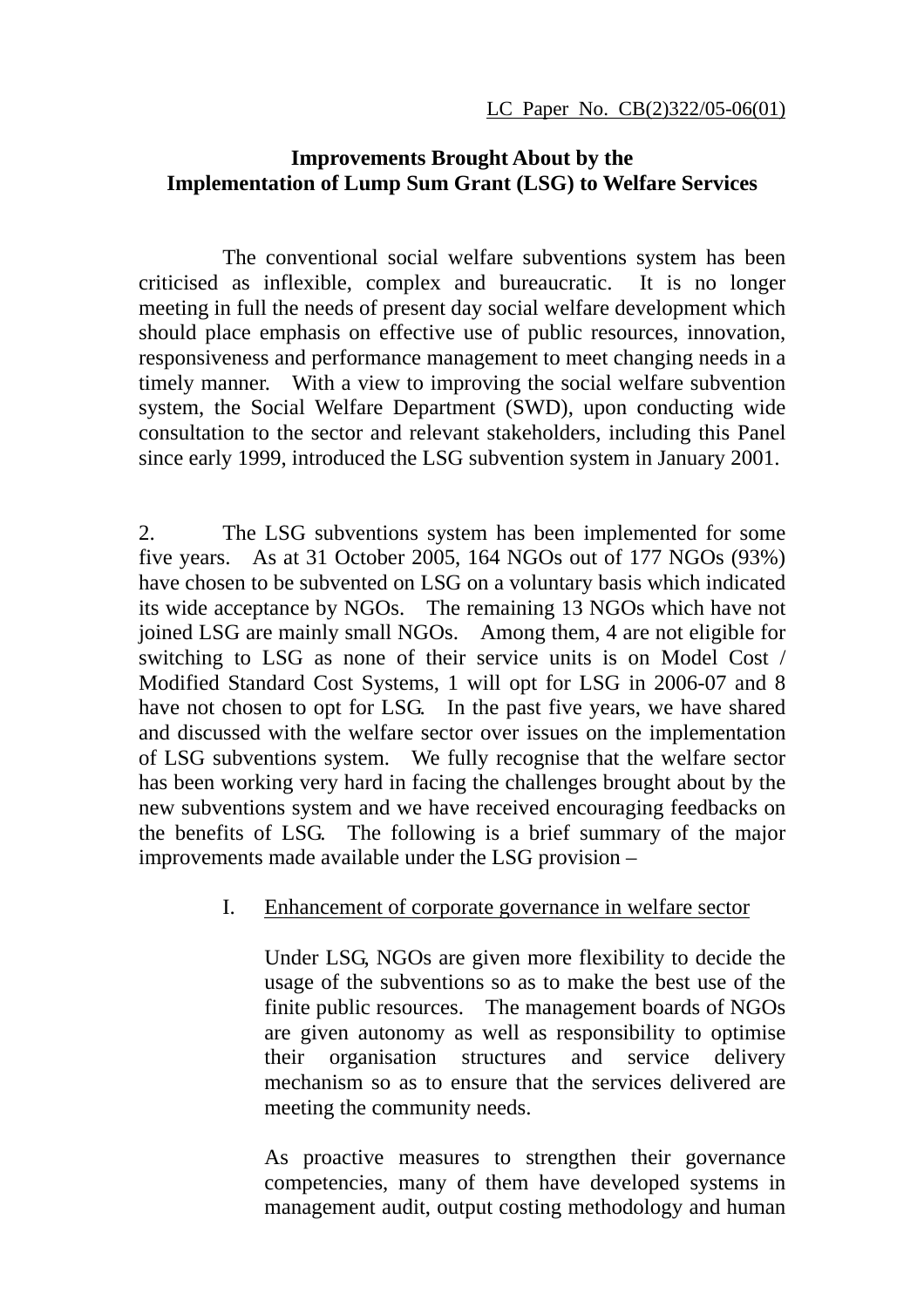resource management systems. Moreover, some NGOs have reviewed their organisational structure and set up regional/ district supervisor and/or service coordinator to strengthen their planning, coordinating and monitoring capability. On many occasions, the reorganisation process has been further facilitated by the LSG flexibility in the deployment of resources to strengthen the Information Technology systems.

II. Allowing flexibility in deployment of subvention to meet the service need in an innovative and effective manner.

Under LSG, NGOs are given the flexibility in deployment of subvention in meeting the requirements of the Funding and Service Agreements. Many NGOs have actively re-examined the service delivery mode and manpower deployment to ensure that the specific needs of service users are met in an innovative and effective manner. Here are some examples-

- An NGO running pre-primary institutions has identified surplus from the Integrated Programme because of short-term vacancy of the child care worker. Making full use of the LSG flexibility, without which the surplus has to be returned to SWD, more staff were employed to strengthen the programmes of the Extended-hour Child Care Service, which is most appreciated by the working parents in the district.
- Similarly, an NGO running services for mentally handicapped persons has used its savings to organise more outings and community programmes for the service users. The NGO considers that their approach provides mentally handicapped persons more exposures to the community, and in turn promotes their integration into the community.
- A Residential Care Home for the Elderly, after streamlining the work procedures of the kitchen, identified savings to strengthen the medical care of the frail elderly residents. The NGO has employed pharmacist and dietitian to enhance the administration of medication and better ensure the nutrition of the elderly.